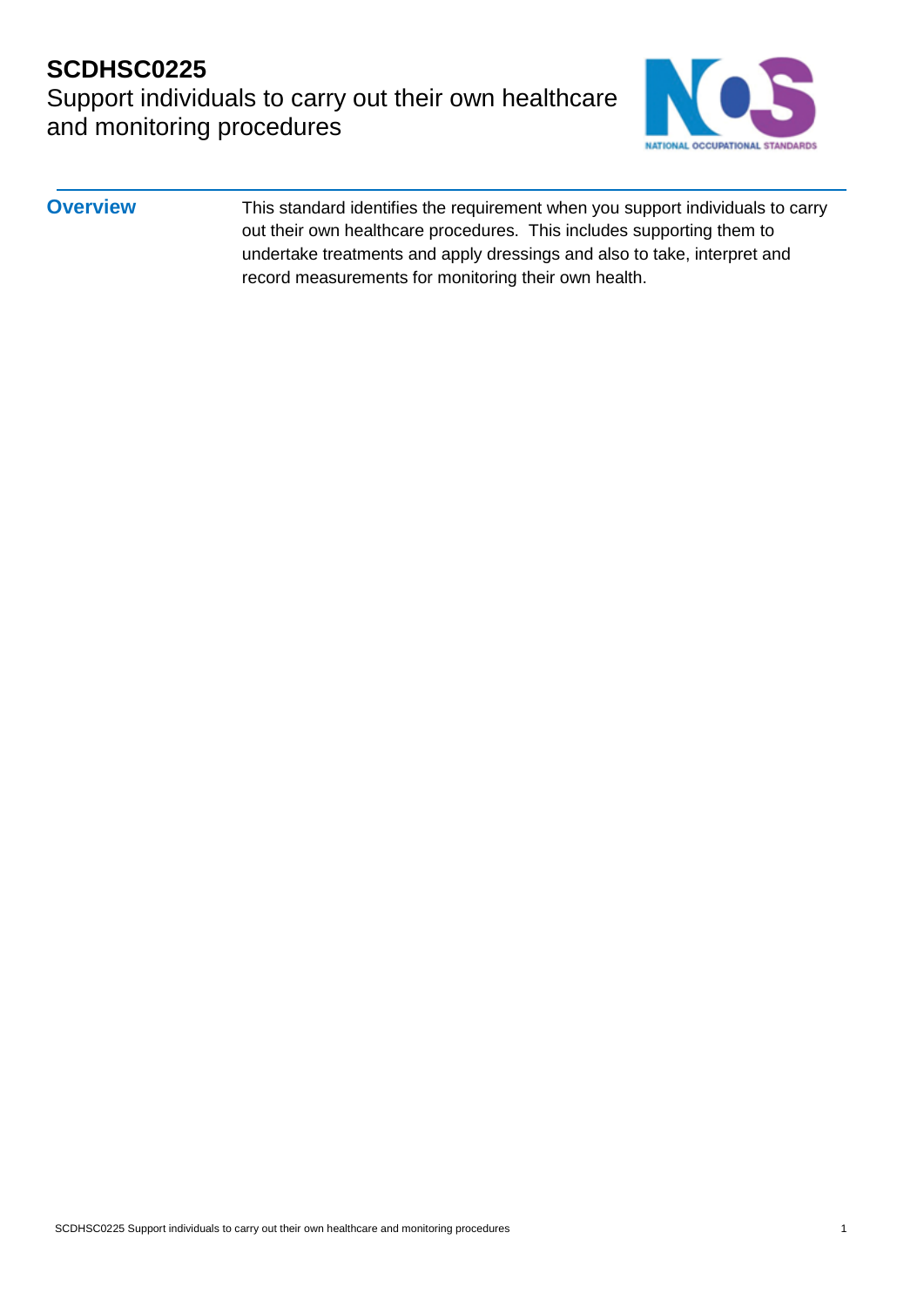Support individuals to carry out their own healthcare and monitoring procedures

#### **Performance criteria**

#### **Support individuals to prepare to carry out their own healthcare and health monitoring procedures**

| You must be able to: | P <sub>1</sub><br>P <sub>2</sub><br>P <sub>3</sub><br>P <sub>4</sub><br>P <sub>5</sub><br>P <sub>6</sub> | support the individual to identify the assistance they require to<br>carry out healthcare and health monitoring procedures<br>encourage the individual to recognise their own abilities and skills<br>when identifying the assistance they require, to promote their active<br>participation in healthcare activities<br>ensure the individual and key people have accurate and accessible<br>information about the procedures they will use and how materials<br>and equipment should be stored and disposed of<br>support the individual and key people to understand telecare<br>arrangements relating to the procedures, where these apply<br>support the individual and key people to understand the importance<br>of hygiene precautions when carrying out procedures<br>encourage the individual to identify a suitable place for carrying out<br>procedures, taking account of privacy and safety |
|----------------------|----------------------------------------------------------------------------------------------------------|-----------------------------------------------------------------------------------------------------------------------------------------------------------------------------------------------------------------------------------------------------------------------------------------------------------------------------------------------------------------------------------------------------------------------------------------------------------------------------------------------------------------------------------------------------------------------------------------------------------------------------------------------------------------------------------------------------------------------------------------------------------------------------------------------------------------------------------------------------------------------------------------------------------|
|                      |                                                                                                          | Support individuals to carry out their own healthcare procedures for<br>treatments and dressings                                                                                                                                                                                                                                                                                                                                                                                                                                                                                                                                                                                                                                                                                                                                                                                                          |
| You must be able to: | P7                                                                                                       | support the individual to obtain sufficient supplies for treatments<br>and dressings                                                                                                                                                                                                                                                                                                                                                                                                                                                                                                                                                                                                                                                                                                                                                                                                                      |
|                      | P <sub>8</sub>                                                                                           | encourage the individual to store materials and equipment<br>appropriately and safely                                                                                                                                                                                                                                                                                                                                                                                                                                                                                                                                                                                                                                                                                                                                                                                                                     |
|                      | P <sub>9</sub>                                                                                           | encourage the individual to wash their hands before and after the<br>procedure                                                                                                                                                                                                                                                                                                                                                                                                                                                                                                                                                                                                                                                                                                                                                                                                                            |
|                      | P <sub>10</sub>                                                                                          | support the individual to prepare the equipment and the<br>environment before carrying out healthcare procedures                                                                                                                                                                                                                                                                                                                                                                                                                                                                                                                                                                                                                                                                                                                                                                                          |
|                      | P11                                                                                                      | support the individual to understand the importance of carrying out<br>the healthcare activities at the appropriate times and using the<br>correct techniques and equipment                                                                                                                                                                                                                                                                                                                                                                                                                                                                                                                                                                                                                                                                                                                               |
|                      | P <sub>12</sub>                                                                                          | support the individual to pass on required information about the<br>procedure using telecare arrangements, where these are used                                                                                                                                                                                                                                                                                                                                                                                                                                                                                                                                                                                                                                                                                                                                                                           |
|                      | P <sub>13</sub>                                                                                          | observe the individual to identify changes that may relate to the<br>procedure                                                                                                                                                                                                                                                                                                                                                                                                                                                                                                                                                                                                                                                                                                                                                                                                                            |
|                      | P14                                                                                                      | take appropriate action promptly where observed changes indicate<br>that the healthcare activity may be causing adverse reactions, may<br>no longer be needed or may need changing                                                                                                                                                                                                                                                                                                                                                                                                                                                                                                                                                                                                                                                                                                                        |
|                      | P <sub>15</sub>                                                                                          | complete records and reports on activities and outcomes within<br>confidentiality agreements and according to legal and work setting                                                                                                                                                                                                                                                                                                                                                                                                                                                                                                                                                                                                                                                                                                                                                                      |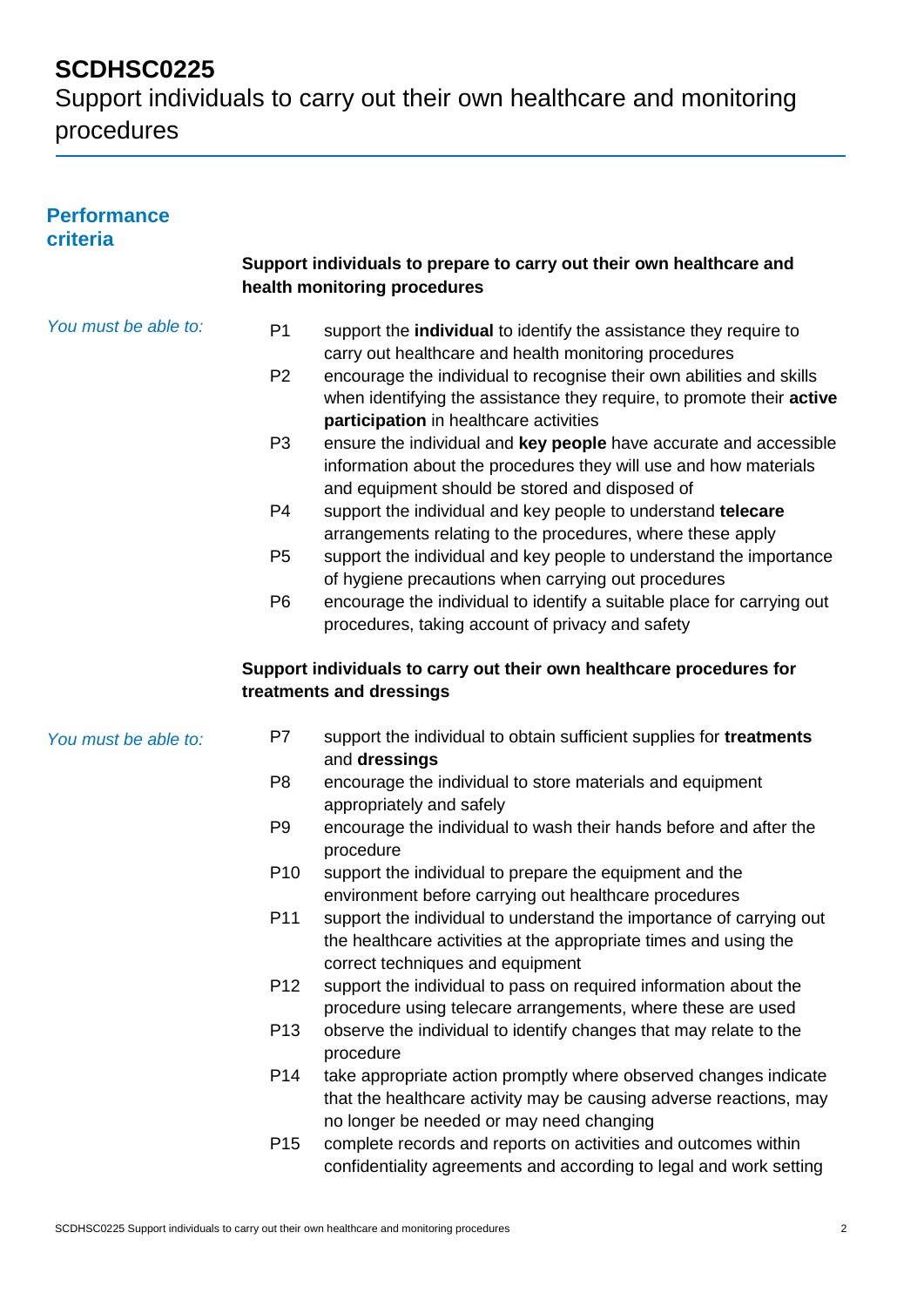|                      |                 | requirements                                                                                                                                                 |
|----------------------|-----------------|--------------------------------------------------------------------------------------------------------------------------------------------------------------|
|                      |                 | Support individuals to monitor their own health by obtaining specimens<br>and taking physical measurements                                                   |
| You must be able to: | P <sub>16</sub> | support the individual to prepare the equipment and the<br>environment before taking physical measurements and obtaining<br>specimens                        |
|                      | P <sub>17</sub> | encourage the individual to wash their hands before and after the<br>activity                                                                                |
|                      | P <sub>18</sub> | encourage the individual to obtain specimens and take<br>measurements accurately, at the appropriate times and using the<br>correct techniques and equipment |
|                      | P <sub>19</sub> | check the timing and interpretation of the measurements made                                                                                                 |
|                      | P <sub>20</sub> | take appropriate action where measurements appear to be incorrect                                                                                            |
|                      | P21             | support the individual and key people to understand how to interpret<br>the measurements correctly                                                           |
|                      | P <sub>22</sub> | support the individual to record measurements accurately                                                                                                     |
|                      | P <sub>23</sub> | support the individual to store the records safely, passing on results<br>using telecare arrangements where these are used                                   |
|                      | P <sub>24</sub> | assist the individual to monitor their own condition over time,<br>encouraging them to seek advice and support when changes occur                            |
|                      | P <sub>25</sub> | take appropriate action promptly where you observe changes in the<br>individual                                                                              |
|                      | P <sub>26</sub> | record activities and outcomes within confidentiality agreements<br>and according to legal and work setting requirements                                     |
|                      |                 | Support individuals to manage materials and equipment safely after<br>carrying out healthcare and monitoring procedures                                      |
| You must be able to: | P27             | support the individual and key people to understand the importance<br>of following instructions for the safe disposal of materials                           |
|                      | P <sub>28</sub> | support the individual to dispose of waste hazardous and non-<br>hazardous materials safely and hygienically                                                 |
|                      | P <sub>29</sub> | encourage the individual to return materials and equipment to safe<br>storage after the procedure                                                            |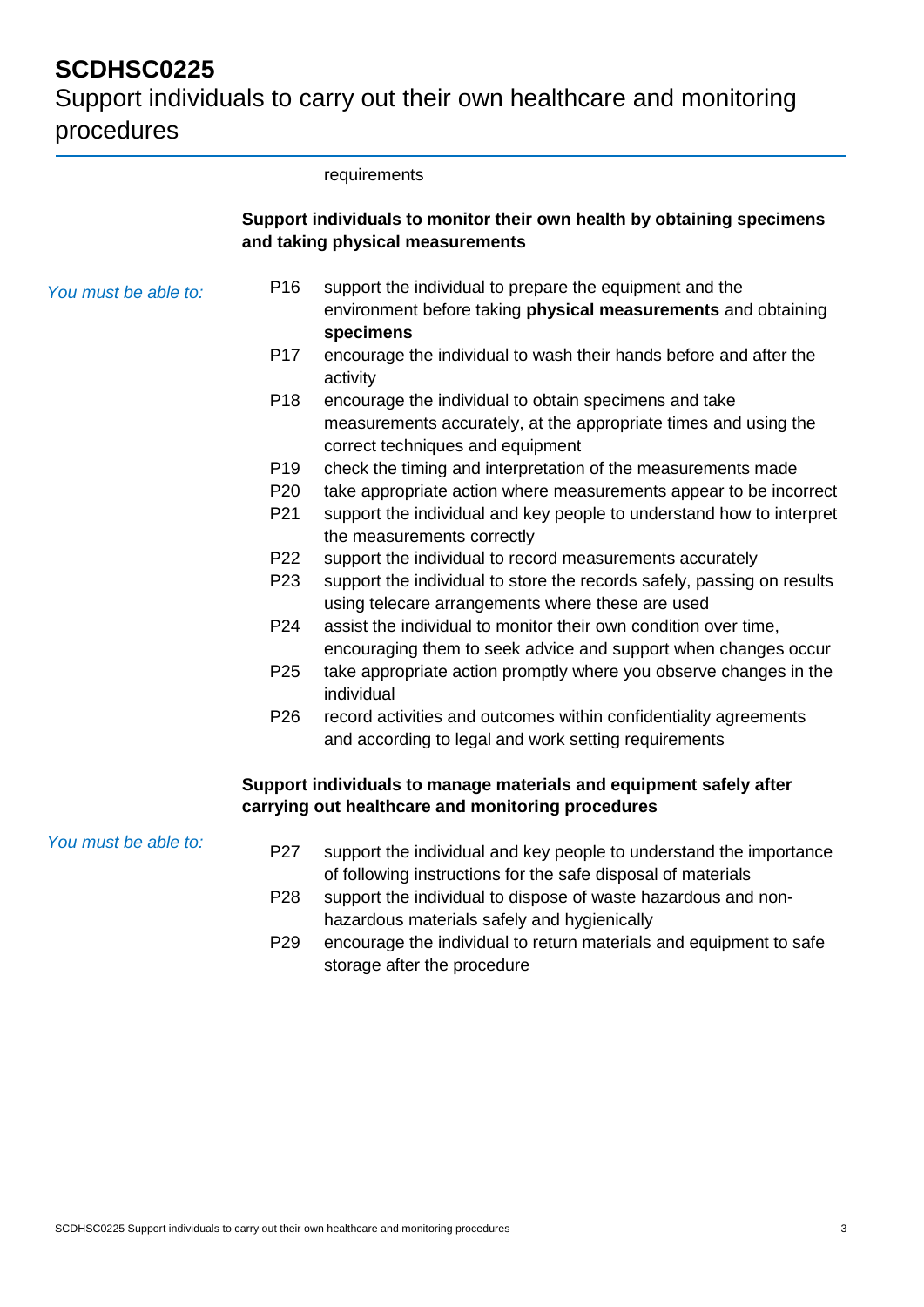| <b>Knowledge and</b><br>understanding |                 |                                                                                                                                                    |
|---------------------------------------|-----------------|----------------------------------------------------------------------------------------------------------------------------------------------------|
| You need to know and                  | <b>Rights</b>   |                                                                                                                                                    |
| understand:                           | K <sub>1</sub>  | work setting requirements on equality, diversity, discrimination and<br>human rights                                                               |
|                                       | K <sub>2</sub>  | your role supporting rights, choices, wellbeing and active<br>participation                                                                        |
|                                       | K <sub>3</sub>  | your duty to report anything you notice people do, or anything they<br>fail to do, that could obstruct individuals' rights                         |
|                                       | K4              | the actions to take if you have concerns about discrimination                                                                                      |
|                                       | K <sub>5</sub>  | the rights that individuals have to make complaints and be<br>supported to do so                                                                   |
|                                       |                 | How you carry out your work                                                                                                                        |
| You need to know and<br>understand:   | K <sub>6</sub>  | codes of practice, standards, frameworks and guidance relevant to<br>your work and the content of this standard                                    |
|                                       | K7              | the main items of legislation that relate to the content of this<br>standard within your work role                                                 |
|                                       | K <sub>8</sub>  | your own background, experiences and beliefs that may affect the<br>way you work                                                                   |
|                                       | K <sub>9</sub>  | your own roles and responsibilities with their limits and boundaries                                                                               |
|                                       | K <sub>10</sub> | who you must report to at work                                                                                                                     |
|                                       | K11             | the roles and responsibilities of other people with whom you work                                                                                  |
|                                       | K <sub>12</sub> | how to find out about procedures and agreed ways of working in<br>your work setting                                                                |
|                                       | K <sub>13</sub> | how to make sure you follow procedures and agreed ways of<br>working                                                                               |
|                                       | K <sub>14</sub> | the meaning of person centred/child centred working and the<br>importance of knowing and respecting each child or young person<br>as an individual |
|                                       | K <sub>15</sub> | the prime importance of the interests and well-being of children and<br>young people                                                               |
|                                       | K <sub>16</sub> | the individual's cultural and language context                                                                                                     |
|                                       | K <sub>17</sub> | how to work in ways that build trust with people                                                                                                   |
|                                       | K <sub>18</sub> | how to work in ways that support the active participation of                                                                                       |
|                                       |                 | individuals in their own care and support                                                                                                          |
|                                       | K <sub>19</sub> | how to work in ways that respect individuals' dignity, personal<br>beliefs and preferences                                                         |
|                                       | K20             | how to work in partnership with people                                                                                                             |
|                                       | K21             | what you should do when there are conflicts and dilemmas in your                                                                                   |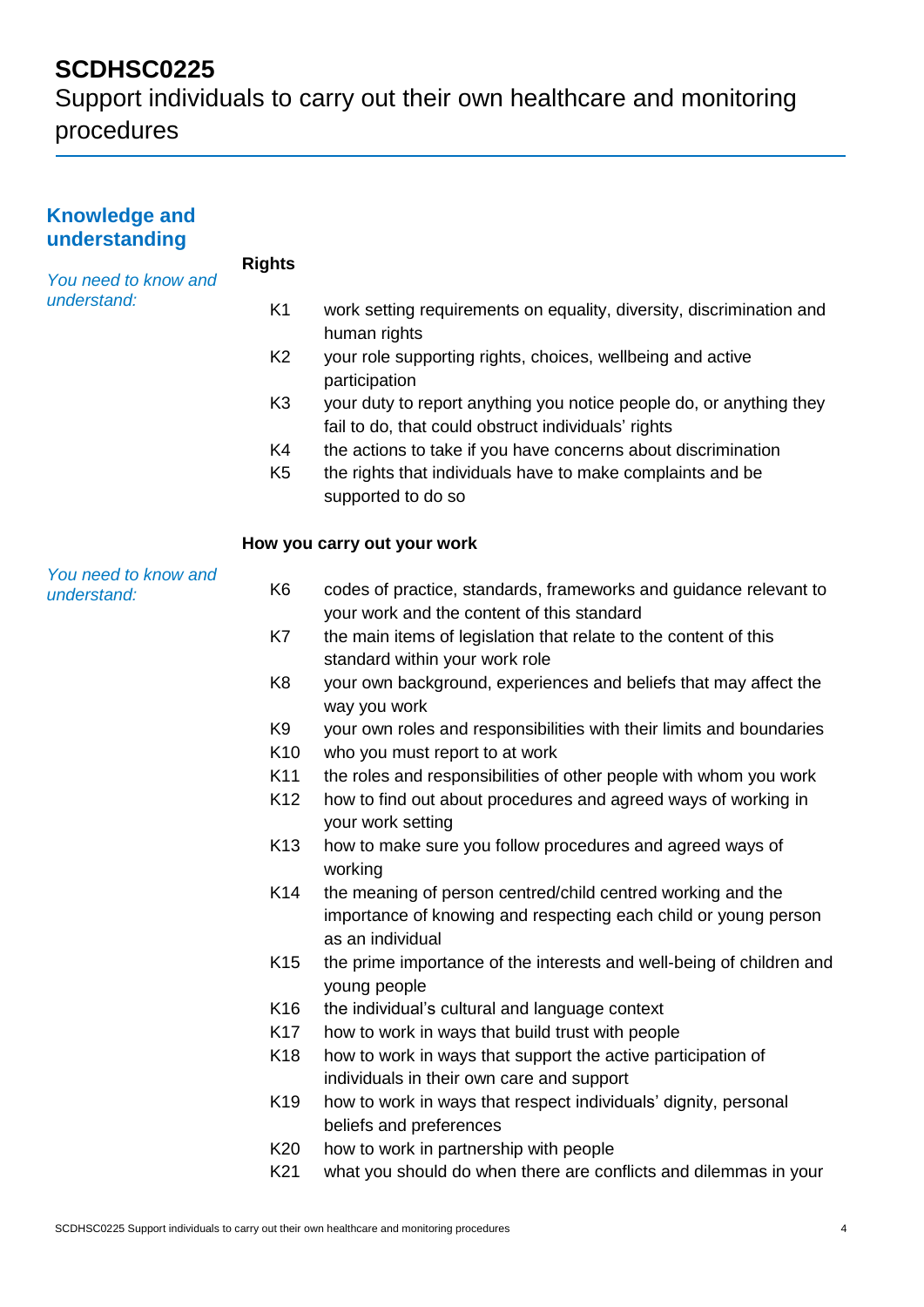|                                     | K22                         | work<br>how and when you should seek support in situations beyond your<br>experience and expertise                                |  |
|-------------------------------------|-----------------------------|-----------------------------------------------------------------------------------------------------------------------------------|--|
| You need to know and                | <b>Theory for practice</b>  |                                                                                                                                   |  |
| understand:                         | K <sub>23</sub>             | the factors that may affect the health, wellbeing and<br>development of individuals you care for or support                       |  |
|                                     | K24<br>K <sub>25</sub>      | how these affect individuals and how they may affect different<br>individuals differently<br>the main stages of human development |  |
|                                     |                             |                                                                                                                                   |  |
| You need to know and<br>understand: | <b>Communication</b>        |                                                                                                                                   |  |
|                                     | K26                         | factors that can have a positive or negative effect on the way people<br>communicate                                              |  |
|                                     | K27                         | different methods of communicating                                                                                                |  |
| You need to know and<br>understand: |                             | Personal and professional development                                                                                             |  |
|                                     | K28<br>K <sub>29</sub>      | why it is important to reflect on how you do your work<br>how to use your reflections to improve the way you work                 |  |
|                                     | <b>Health and Safety</b>    |                                                                                                                                   |  |
| You need to know and<br>understand: | K30                         | your work setting policies and practices for health, safety and<br>security                                                       |  |
|                                     | K31                         | practices that help to prevent and control infection in the context of<br>this standard                                           |  |
|                                     | Safe-guarding               |                                                                                                                                   |  |
| You need to know and<br>understand: | K32                         | the duty that everyone has to raise concerns about possible harm or<br>abuse, poor or discriminatory practices                    |  |
|                                     | K33                         | signs and symptoms of harm or abuse                                                                                               |  |
|                                     | K34                         | how and when to report any concerns about abuse, poor or<br>discriminatory practice, resources or operational difficulties        |  |
|                                     | K35                         | what to do if you have reported concerns but no action is taken to<br>address them                                                |  |
|                                     | <b>Handling information</b> |                                                                                                                                   |  |
| You need to know and<br>understand: | K36                         | legal requirements, policies and procedures for the security and<br>confidentiality of information                                |  |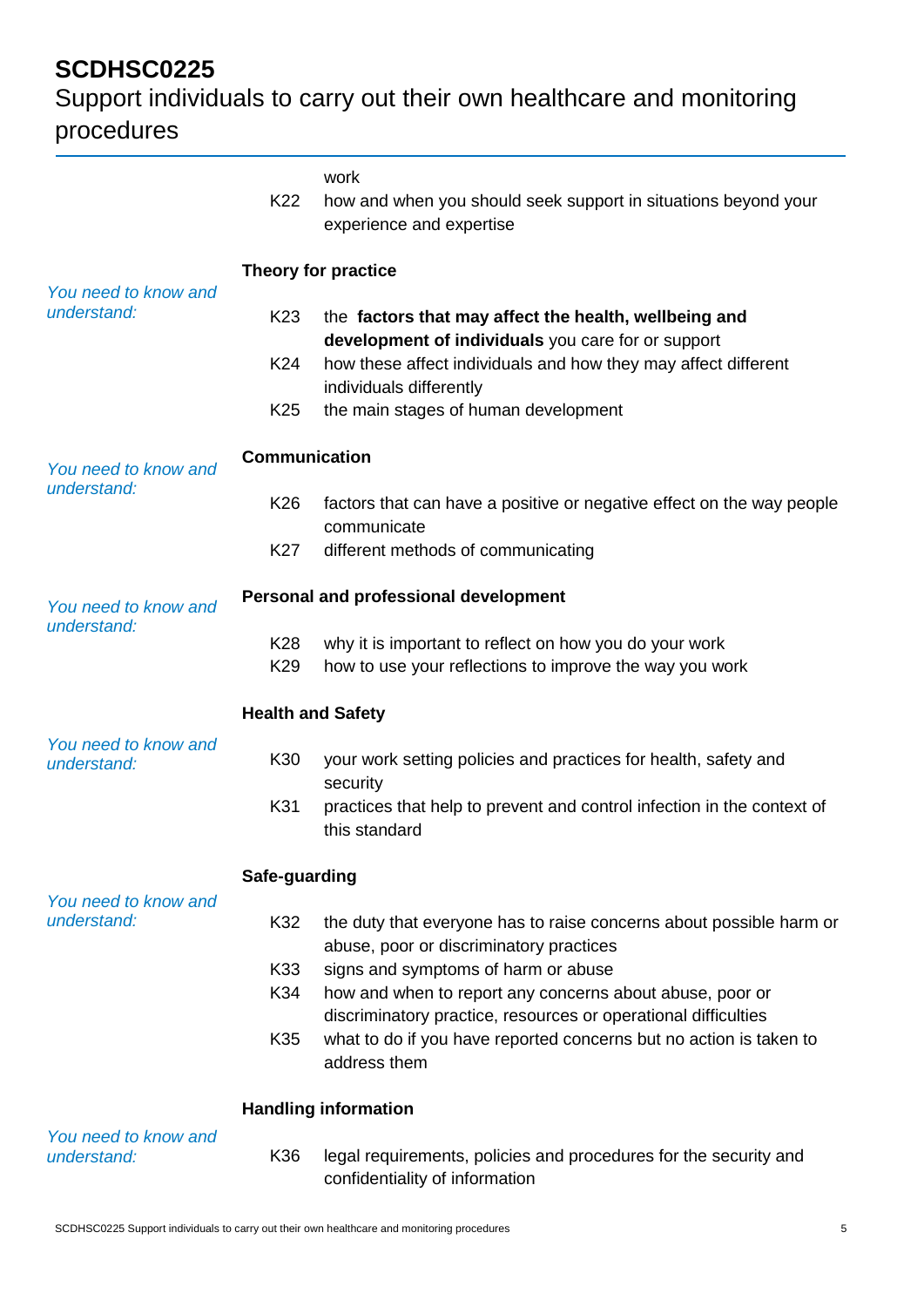| K37<br>K38<br>K39<br>K40 | work setting requirements for recording information and producing<br>reports including the use of electronic communication<br>what confidentiality means<br>how to maintain confidentiality in your work<br>when and how to pass on information |
|--------------------------|-------------------------------------------------------------------------------------------------------------------------------------------------------------------------------------------------------------------------------------------------|
|                          | <b>Specific to this NOS</b>                                                                                                                                                                                                                     |
| K41                      | ways of ensuring the individual has sufficient supplies and the<br>effects which may arise if this is not done                                                                                                                                  |
| K42                      | why and how to explore changes in the individual's condition and in<br>their measurements, possible reasons for such changes and the<br>appropriate actions to take when changes occur                                                          |
| K43                      | actions to take for any key changes in the health and medical<br>condition of the individuals with whom you work                                                                                                                                |
| K44                      | the variety of conditions for which the measurements may be<br>undertaken and the equipment, measurement and materials related<br>to these                                                                                                      |
| K45                      | the different ways in which specimens and physical measurements<br>are taken                                                                                                                                                                    |
| K46<br>K47               | how treatments are carried out and how to apply dressings safely<br>how to dispose of hazardous and non hazardous waste safely and<br>ways of encouraging individuals to dispose of hazardous and non<br>hazardous waste safely                 |
| K48                      | ways to support and help individuals to take, test and interpret the<br>results of specimens correctly; and to take and interpret the results<br>of physical measurement correctly                                                              |
| K49                      | the role of assistive technologies in monitoring individuals' health<br>and wellbeing, including those linked with telecare, telehealth and<br>telehealthcare arrangements                                                                      |
| K50                      | why it is necessary to keep full, accurate and complete records and<br>how the individual should be encouraged to do so                                                                                                                         |
|                          |                                                                                                                                                                                                                                                 |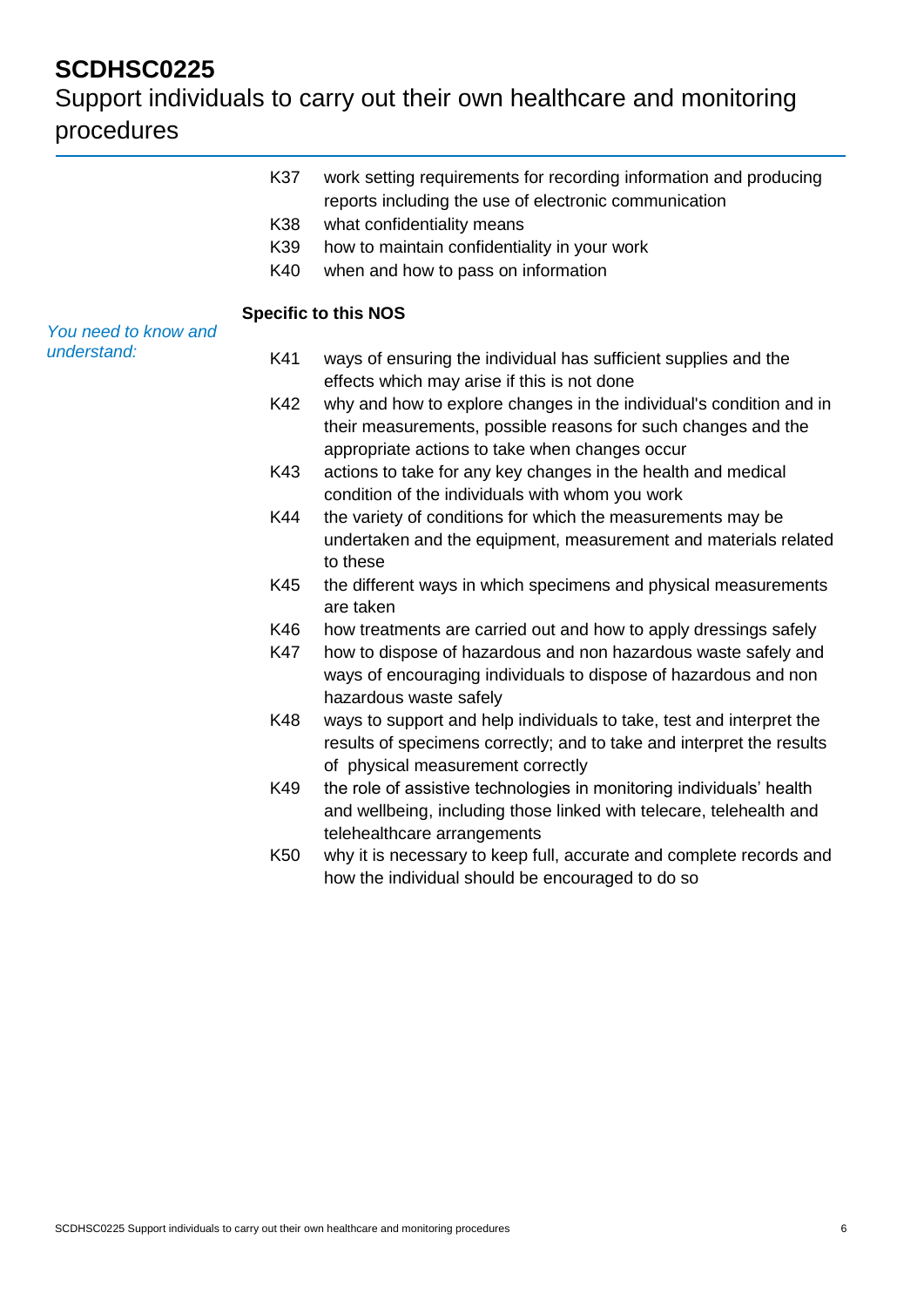Support individuals to carry out their own healthcare and monitoring procedures

### **Additional Information**

#### **Scope/range related to performance criteria**

The details in this field are explanatory statements of scope and/or examples of possible contexts in which the NOS may apply; they are not to be regarded as range statements required for achievement of the NOS.

Note: Where an individual finds it difficult or impossible to express their own preferences and make decisions about their life, achievement of this standard may require the involvement of advocates or others who are able to represent the views and best interests of the individual.

Where there are language differences within the work setting, achievement of this standard may require the involvement of interpreters or translation services.

**Active participation** is a way of working that regards individuals as active partners in their own care or support rather than passive recipients. Active participation recognises each individual's right to participate in the activities and relationships of everyday life as independently as possible **Dressings** may include bandages, sterile dressings, other applications and covers to dress wounds, abrasions and other types of condition The **individual** is the person you support or care for in your work **Key people** are those who are important to an individual and who can make a difference to his or her well-being. Key people may include family, friends, carers and others with whom the individual has a supportive relationship. **Physical measurements** may include blood pressure; blood sugar levels; temperature; peak flow

**Specimens** may include blood; urine; other bodily fluids that need testing **Telecare** arrangements are those where assistive technology is linked with a remote central control system to promote independent living through on-going monitoring of, and responses to changes in, individuals' wellbeing; arrangements may include telecare, telehealth or telehealthcare

**Treatments** are actions and activities that need to be undertaken to promote an individual's health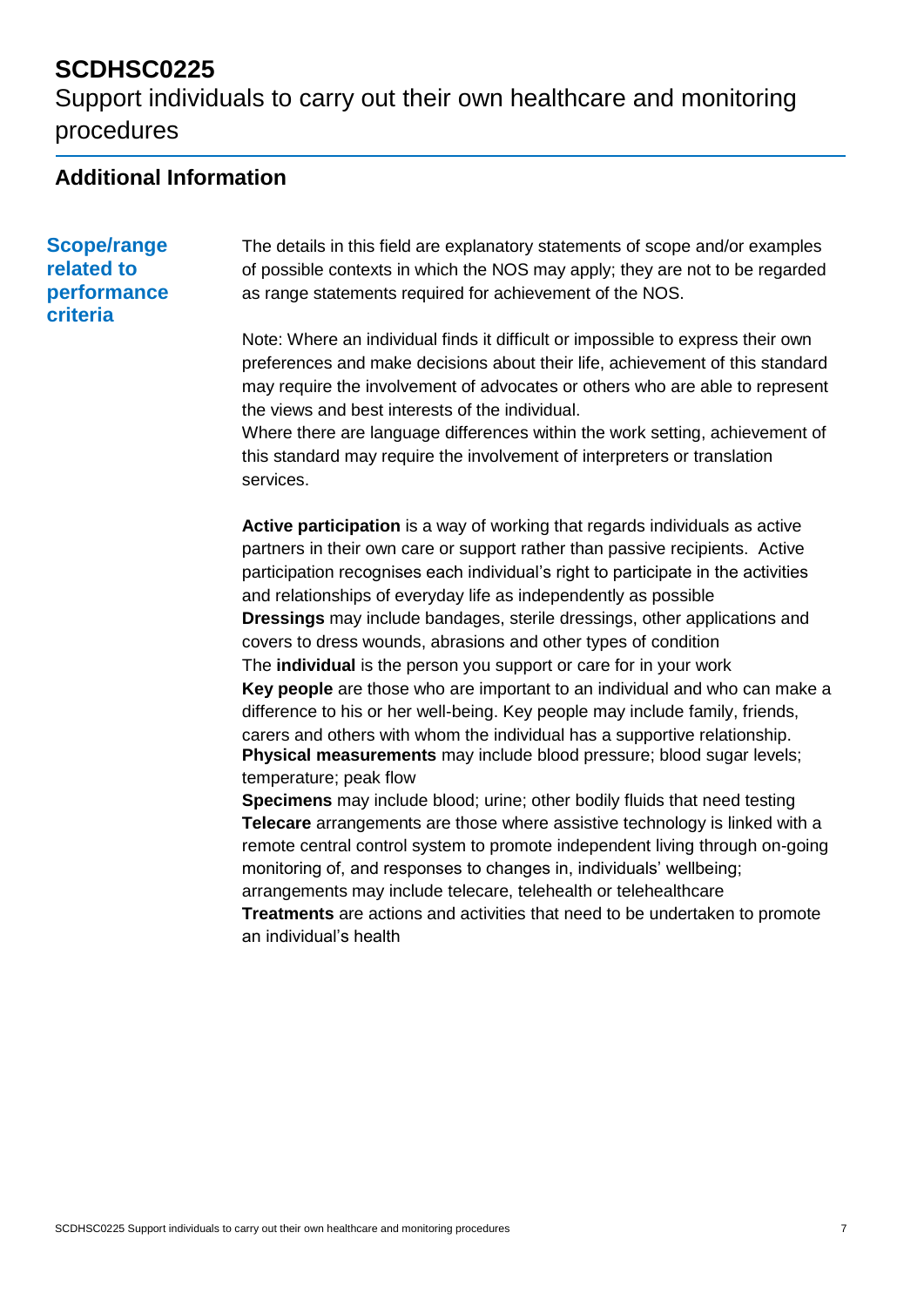Support individuals to carry out their own healthcare and monitoring procedures

#### **Scope/range related to knowledge and understanding**

The details in this field are explanatory statements of scope and/or examples of possible contexts in which the NOS may apply; they are not to be regarded as range statements required for achievement of the NOS.

All knowledge statements must be applied in the context of this standard.

**Factors that may affect the health, wellbeing and development** of individuals may include adverse circumstances or trauma before or during birth; autistic spectrum conditions; dementia; family circumstances; frailty; harm or abuse; injury; learning disability; medical conditions (chronic or acute); mental health; physical disability; physical ill health; poverty; profound or complex needs; sensory needs; social deprivation; substance misuse

#### **Values Values**

Adherence to codes of practice or conduct where applicable to your role and the principles and values that underpin your work setting, including the rights of children, young people and adults. These include the rights: To be treated as an individual To be treated equally and not be discriminated against To be respected To have privacy To be treated in a dignified way To be protected from danger and harm To be supported and cared for in a way that meets their needs, takes account of their choices and also protects them To communicate using their preferred methods of communication and language To access information about themselves